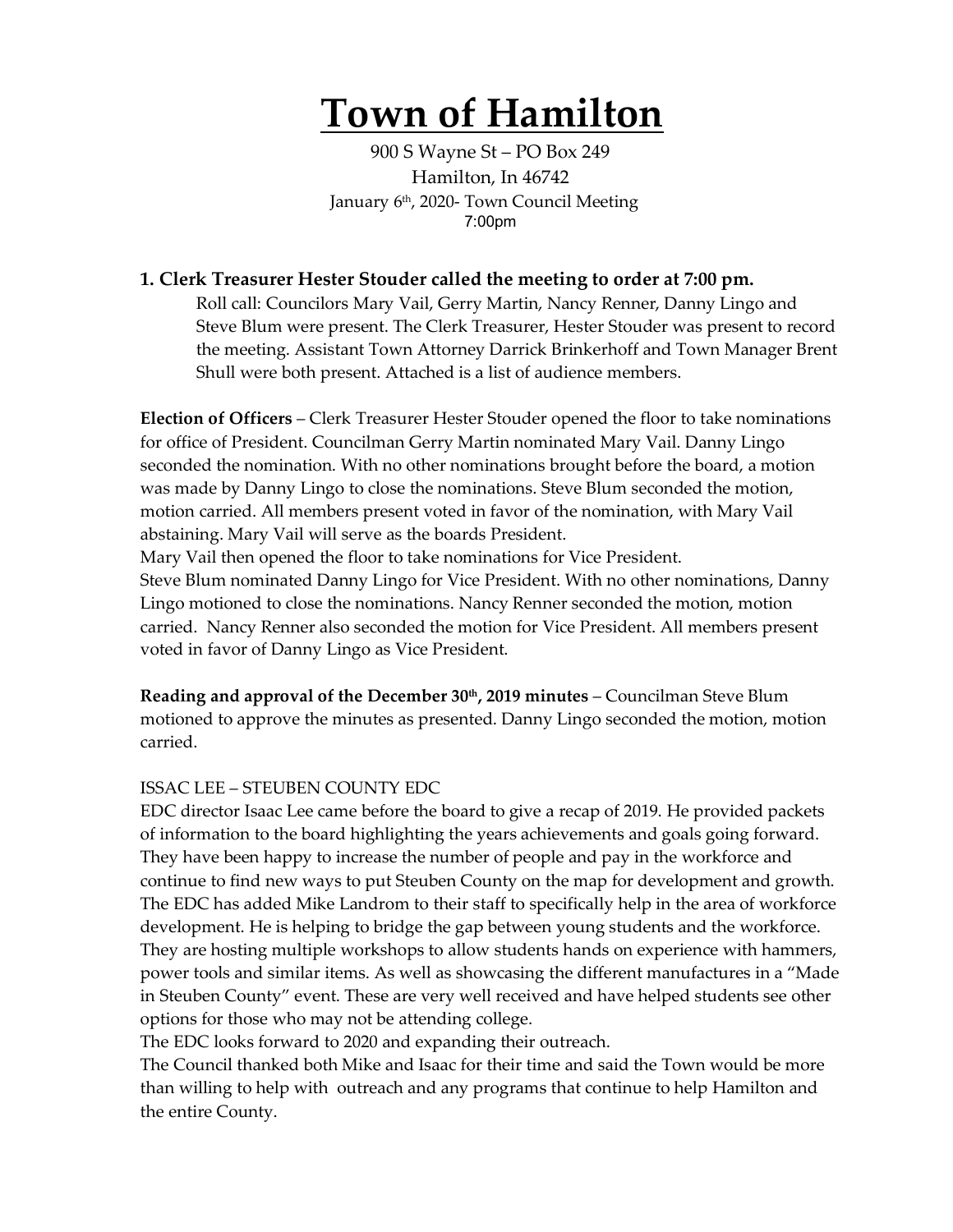**Clerks Report -** *The clerk has submitted financial EOM/EOY statements and payroll to the Council.* 

- A. Claims There were no new claims to approve.
- B. Delinquent Accounts Danny Lingo motioned to approve the delinquent accounts, Steven Blum seconded the motion, motion carried.

# **4. Reports**

A. *Town Manager* – Town Manager Brent Shull provided the contract from ERI for the Beach project and bid packets for contractors. ERI's total cost for services is \$40,800.00 with an additional \$2000 for suggested reimbursable expenses. Councilman Steve Blum motioned to approve the contract with ERI for the Beach project, Gerry Martin seconded the motion, motion carried with unanimous approval.

They estimate to bid the project mid-February and will start the project in early September to avoid interfering with the public beach in the summertime. They estimate the project could take up to 4 months.

The Flagpole and base that was previously approved by the Council will be up before Memorial Day. The American Legion has expressed an interest in paying for base that will display various emblems.

Brent will be discussing the extension of the sidewalk with the owner of Captain Pete's and will see if he would like to cover the expense of getting the sidewalk from the end of the project to his store.

Brent previously informed the board of a temporary easement INDOT was going to pay the Town \$1,000 for so they can upgrade the sidewalks along Wayne Street. Dan reviewed the agreement and saw no reason to object. Brent needs the Council's formal approval so he can sign the agreement. Councilman Steve Blum motioned to approve Brent to sign the agreement. Danny Lingo seconded the motion, motion carried.

Due to Jim Ingledue's passing, the Town will need to fill his vacancy on the RDC board. The position is appointed by the Council President. Council President Mary Vail recommended Tom Werling who she knows well and has over 17 years' experience with construction and development. He is knowledgeable and would be a great addition to the board. Without any objections or other recommendations, Council President Mary Vail appointed Tom Werling to the RDC. P*lease see attached report*

B*. Street Department* – Leaf collection is done for the year and the department is ready for the plowing season. Christmas lights and decorations have been taken down. The new mower has been picked up and the County has been contacted regarding the drain near Gnagy Park and Fish Creek Trail. *Please see attached report*

C**.** *Police Department –* Marshal Jermey Warner recommends Christopher Thomas as a new reserve. Danny Lingo motions to approve Mr. Thomas based on the Marshals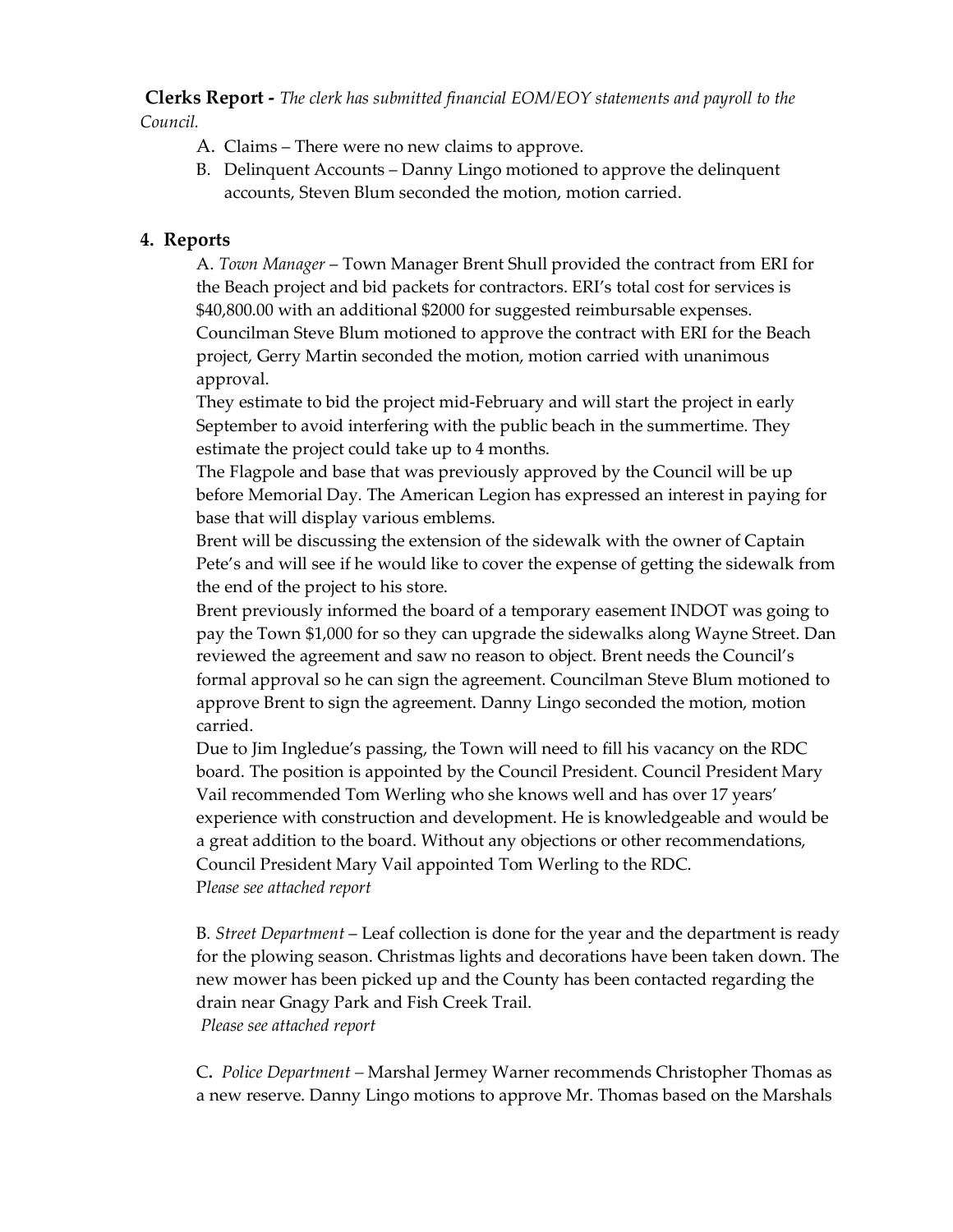recommendation. Nancy Renner seconds the motion, motion carried with unanimous approval.

Marshal Warner also recommended Officer Tom Frederick be moved into the position of Detective. The board had no objections, Councilman Steve Blum motioned to approve Officer Tom Frederick as the departments Detective. Mary Vail seconded the motion, motion carried.

*Please see attached report.*

D**.** *Water Department* – Macallisters completed the preventative maintenance on the generator and will be coming back to make needed repairs. The cost of \$1759.65 is within Brent's spending authority, he just wanted the board to be aware of what was going on.

Peerless has taken the pump and motor out on the High Surface Pump #3 to make needed repairs. Due to this being down, the department will need notified if there is a fire so they can adjust for the high usage.

Peerless will be installing the new SCADA system in the next 2 weeks. *Please see attached report.* 

## **5. Old Business –**

A. Discussion of the Water Department position – Town Manager Brent Shull said the Town did receive one qualified applicant for the position. However, the requested rate of pay (\$60,000 annually) was out of our pay range. The Town's assistant Superintendent, Brad Haskins did try and pass the exam that Would qualify him to legally run the Town's water plant. Because he was unable to Pass the test the Town will need to decide how they want to move forward. Town Manager Brent Shull said one of the test administrators, Sherri Winters, contacted him encouraging the Town to give Brad more time. Current Contractor Ben Kraft also felt like Brad deserved more time to try and pass the test. Saying he knows his job, the system and plant well.

With the recommendation to allow for more time, the Council agreed to wait the 4 months remaining in the contract with Ben Kraft, for a total time period of 6 months for Brad to retake the exam. With the Council ultimately wanting a full-time superintendent, they will revisit the topic at the end of the 4-month period. Due to Brads working knowledge of the plant and his job, Ben Kraft will look to reduce his time spent with the Town each day. He will work with Brent, Brad and Bill to find out the minimum requirements for him to keep the Town legal and will adjust his contract accordingly.

B. Region 3A Board Appointment – Councilman Steve Blum motioned to re-appoint Town Manager Brent Shull to the board. Danny Lingo seconded the motion, motion carried.

No other old business was brought before the Council at this time.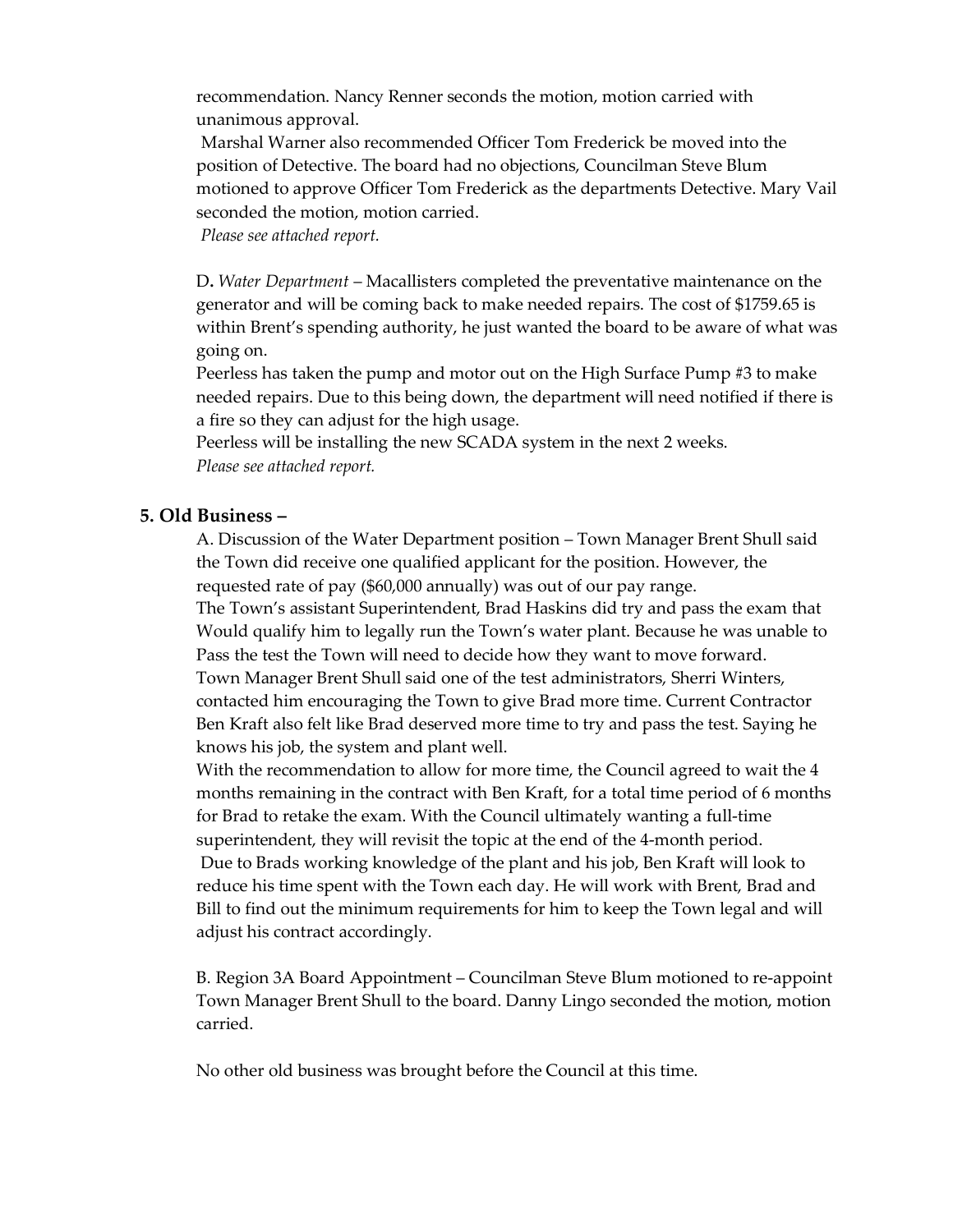**6. New Business –** Town Manager Brent Shull brough merit- based raises before the board for each department. Starting with the Street department, he recommended \$1.00 per hour for each employee. Saying they both continue to do their job well and even with Mark's absence of almost 8 weeks, Tom was able to run the department without hesitation. Gerry Martin motioned to approve the pay increase as recommended for Mark and Tom. Nancy Renner seconded the motion, motion carried.

Brent moved on to the water department, saying he felt Brad Haskins should see an increase of \$1.50 per hour, acknowledging the additional responsibility he has taken on while they have been without a Superintendent. He then recommended Nikki for 0.75 per hour, citing she received 0.25 in the beginning of 2019. This was due to Salary Ordinance caps that didn't allow her to receive the 0.25 increase in 2018. Steve Blum motioned to approve the increases for the Water Department as recommended. Nancy Renner seconded the motion, motion carried.

Brent recommended each full- time member of the Police Department receive \$1.00 per hour pay increase. Also noting they will wait for the new Police Vehicle to arrive before the other 2 officers start to take their vehicles home. Councilman Steve Blum motioned to approve the \$1.00 per hour for each full- time officer as recommended. Nancy Renner seconded the motion, motion carried.

Clerk Treasure Hester Stouder asked the Council to consider a pay increase for her deputy Clerk, Jenna Steigerwald. She recommended an increase up to \$15.00 per hour, after the Council's 5% increase brought her up to \$14.41 per hour. The Council discussed how hard Jenna works and what she has done since being hired in 2016. Due to her not having previously received a merit-based raise, the Council would like to consider moving her to \$15.50 per hour, keeping her in line with other communities pay scales and focusing on retention. Without further discussion, Steve Blum motioned to approve the rate of \$15.50 per hour, Danny Lingo seconded the motion, motion carried.

Mary Vail then brought up Town Manger's Brent Shull's review and recommendations for pay increases. She previously emailed the board various percentages from 1-5%. The board discussed the various amounts and felt like 3% was appropriate and would help to make his pay scale more competitive with surrounding communities. Steve Blum motioned to approve a 3% pay increase. Gerry Martin seconded the motion, motion carried with unanimous approval.